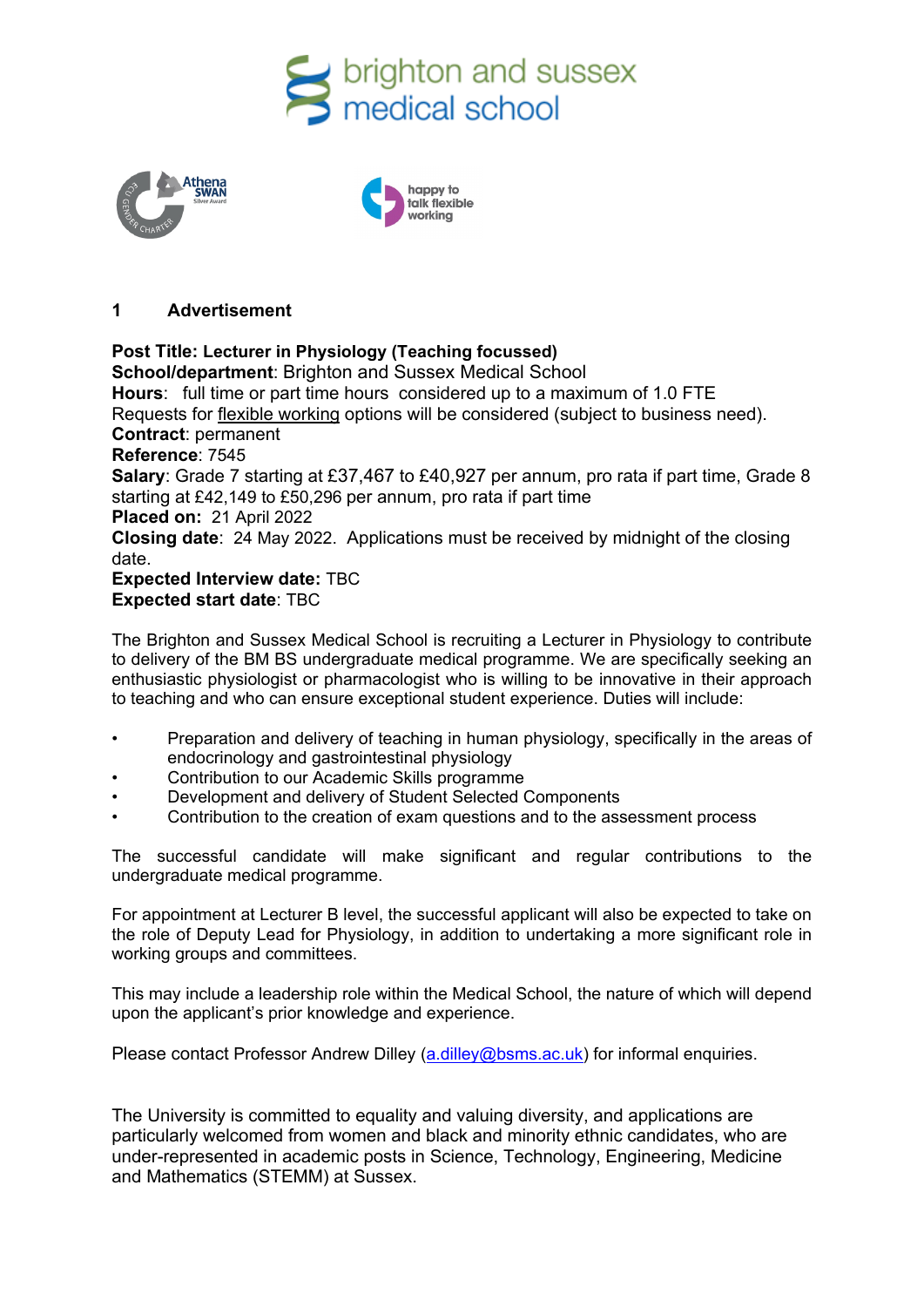For full details and how to apply see our vacancies page<br>www.brighton.ac.uk/iobs www.bsms.ac.uk [www.brighton.ac.uk/jobs](http://www.brighton.ac.uk/jobs)

*The University of Sussex values the diversity of its staff and students and we welcome applicants from all backgrounds.*

# **2. The School / Division**

Please find further information regarding the school/division at <https://www.bsms.ac.uk/index.aspx>

# **3. Job Description**

Job Description for the post of: **Lecturer A in Physiology (Teaching focussed)**

# **Department:**

**Section/Unit/School: BSMS**

**Location:** BSMS, Falmer campus

**Grade: 7**

**Responsible to:** Head of School

• Lecturer A (Education Focused) is an entry level teaching position. Postholders will be expected to teach in a developing capacity. Post-holders will be expected to establish an education portfolio leading to publications (scholarship).

# **4. Person Specification**

#### **ESSENTIAL CRITERIA**

- 1. Normally educated to doctoral level, or other equivalent qualification, or appropriate level of experience, as appropriate to the discipline (see role-specific criteria below).
- 2. Excellent interpersonal skills, with the ability to engage with students using a variety of teaching methods.
- 3. Experience of teaching at undergraduate level.
- 4. Excellent presentation skills, with the ability to communicate effectively, both orally and in writing, with students, colleagues and external audiences.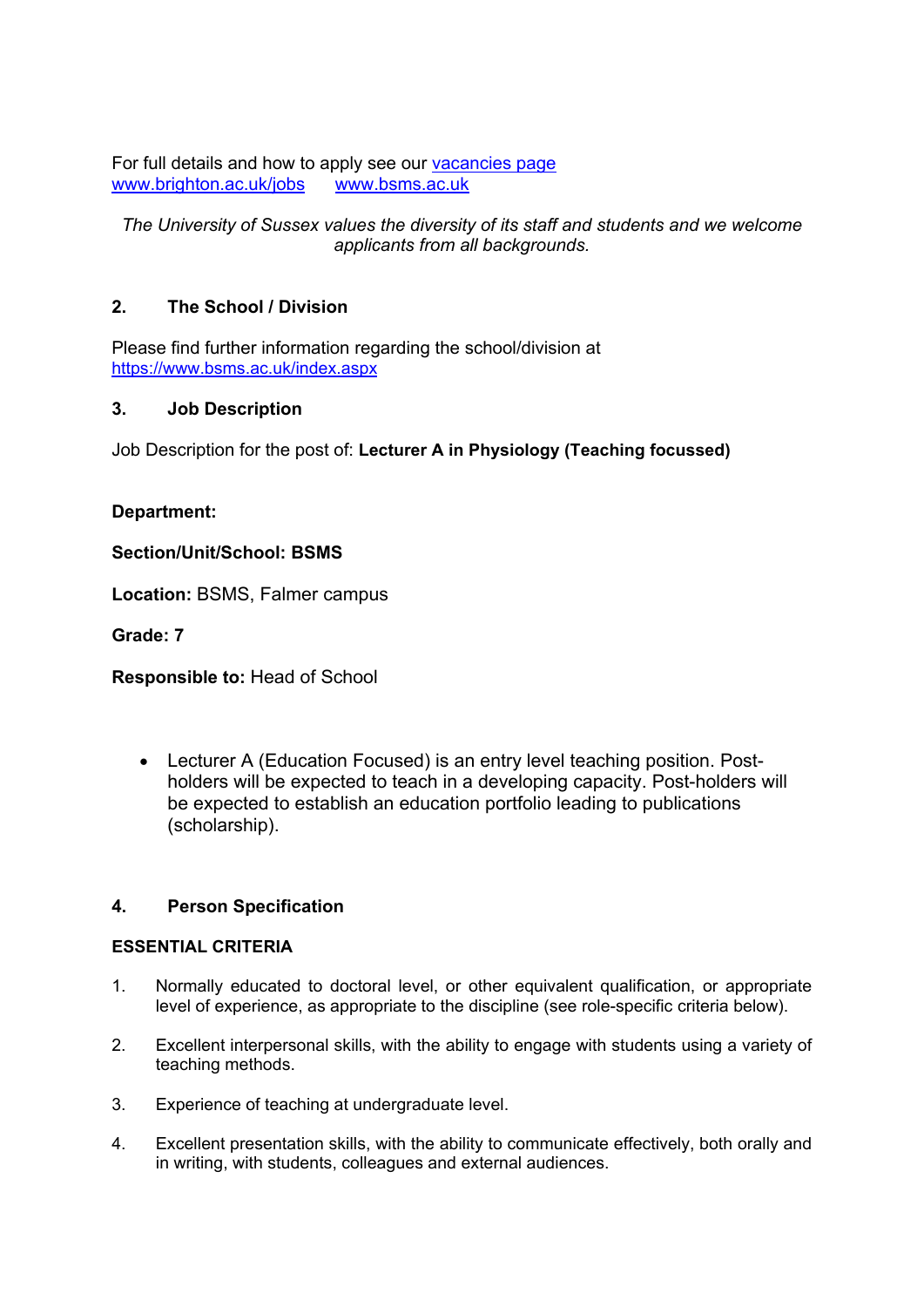- 5. Ability to work individually on own initiative and without close supervision, and as part of a team.
- 6. Ability to exercise a degree of innovation and creative problem-solving.
- 7. Excellent organisational and administrative skills.
- 8. Ability to prioritise and meet deadlines.
- 9. A willingness to participate in student support activities beyond required teaching duties.
- 10. Excellent IT skills, with the ability to produce high-quality, inclusive learning materials.

# **ESSENTIAL ROLE-SPECIFIC CRITERIA**

1. Experience in teaching physiology or pharmacology to undergraduate students.

# **DESIRABLE CRITERIA**

- 1. A recognised higher education teaching qualification.
- 2. Experience of teaching at postgraduate level.
- 3. Membership of professional body, if appropriate
- 4. Emerging record of developing an education portfolio with some focus on scholarship (e.g. education posters at national meetings or publications in the wider medical education literature)

Job Description for the post of: **Lecturer B in Physiology (Education focused)**

# **Department:**

**Section/Unit/School:** BSMS

**Location:** BSMS, Falmer campus

**Grade: 8**

# **Responsible to:** Head of School

• Lecturer B is a career-grade teaching position. Post-holders will be expected to take full responsibility for the design, management and delivery of their own teaching. They will also be expected to provide support and guidance to less experienced members of staff.